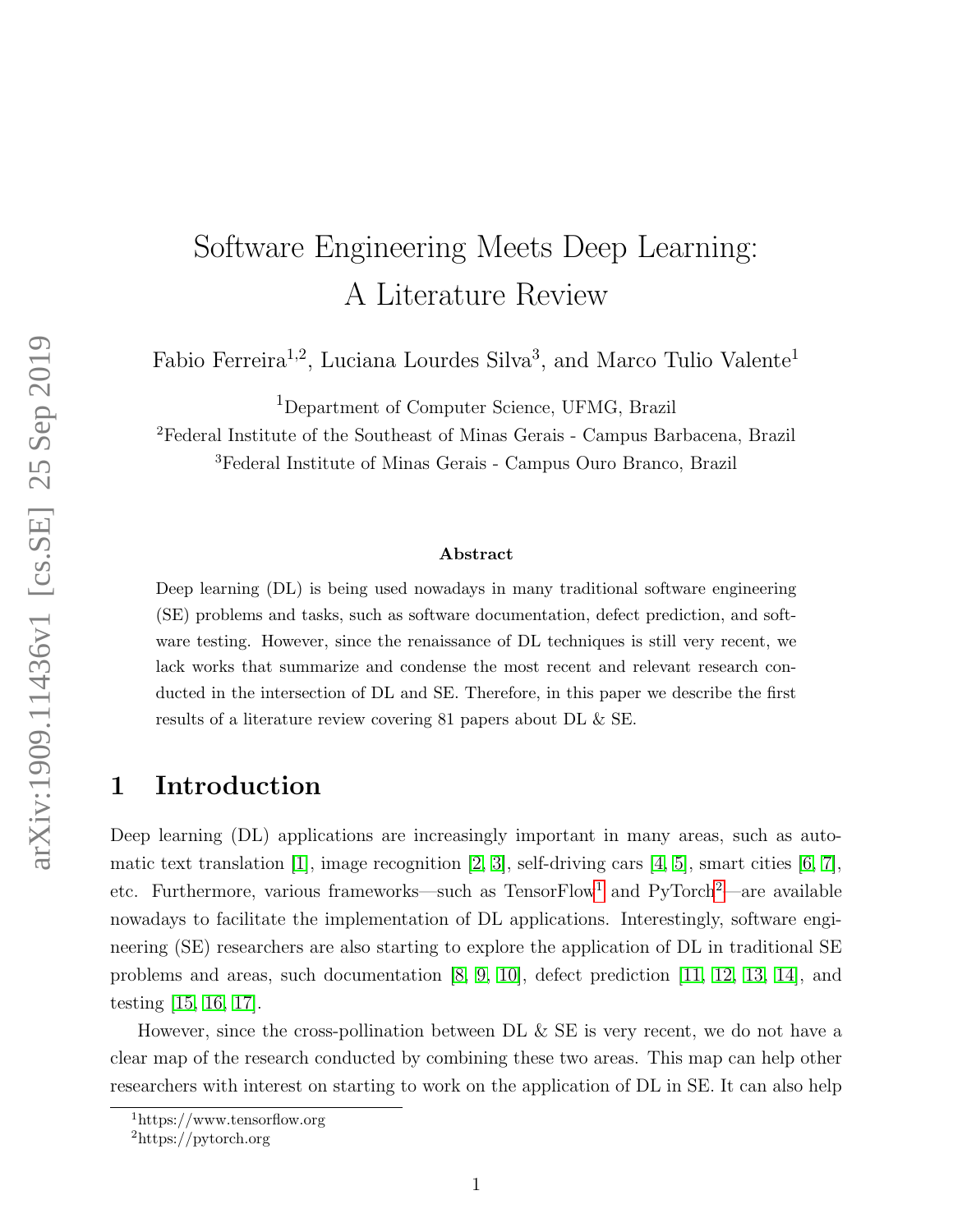researchers that already work with DL & SE to have a clear picture of similar research in the area. Finally, mapping the research conducted in the intersection of DL & SE might help practitioners and industrial organizations to better understand the problems, solutions, and opportunities that exist in this area.

In this article, we provide the first results of our ongoing effort to review and summarize the most recent and relevant literature about DL & SE. To this purpose, we collect and analyze 81 papers recently published in major SE conferences and journals. We show the growth of the number of papers about DL & SE over the years. We also reveal the most common recent problems tackled by such papers. Finally, we provide data on the most common DL techniques used by SE researchers.

# 2 Deep Learning in a Nutshell

Deep Learning (DL) is a subfield of Machine Learning (ML) that relies on multiple layers of Neural Networks (NN) to model high level representations [\[18\]](#page-12-6). Similarly to traditional ML, DL techniques are suitable for classification, clustering, and regression problems. To better understand how DL differs from ML, suppose we are trying to classify which modules in a system are likely to be defective. If we decide to use conventional machine learning, we need a labeled dataset with relevant features able to distinguish defective from non-defective modules. To create this dataset, we usually apply several feature extraction approaches to extract meaningful features, and then train our model. In this point relies the key difference between traditional ML and DL techniques. While in traditional ML approaches the features are handcrafted, with DL they are selected by neural networks automatically [\[19,](#page-12-7) [20,](#page-12-8) [21\]](#page-12-9).

Currently, there are many types of NNs, such as Convolutional Neural Networks, Recurrent Neural Networks, Auto-Encoders, Generative Adversarial Networks, and Deep Reinforcement Learning [\[18\]](#page-12-6). In the following, we outline four common classes of NNs that are useful in several SE problems:

Multilayer Perceptrons (MLP): They are suitable on classification and regression prediction problems. MLPs can be adapted to different types of data, such as image, text, and time series data. In addition, when evaluating the performance of different algorithms on a particular problem, we can use MLP results as baseline of comparison. Basically, MLPs consist of one or more layers of neurons. The input layer receives the data, the hidden layers provide abstraction levels, and the output layer is responsible to make predictions.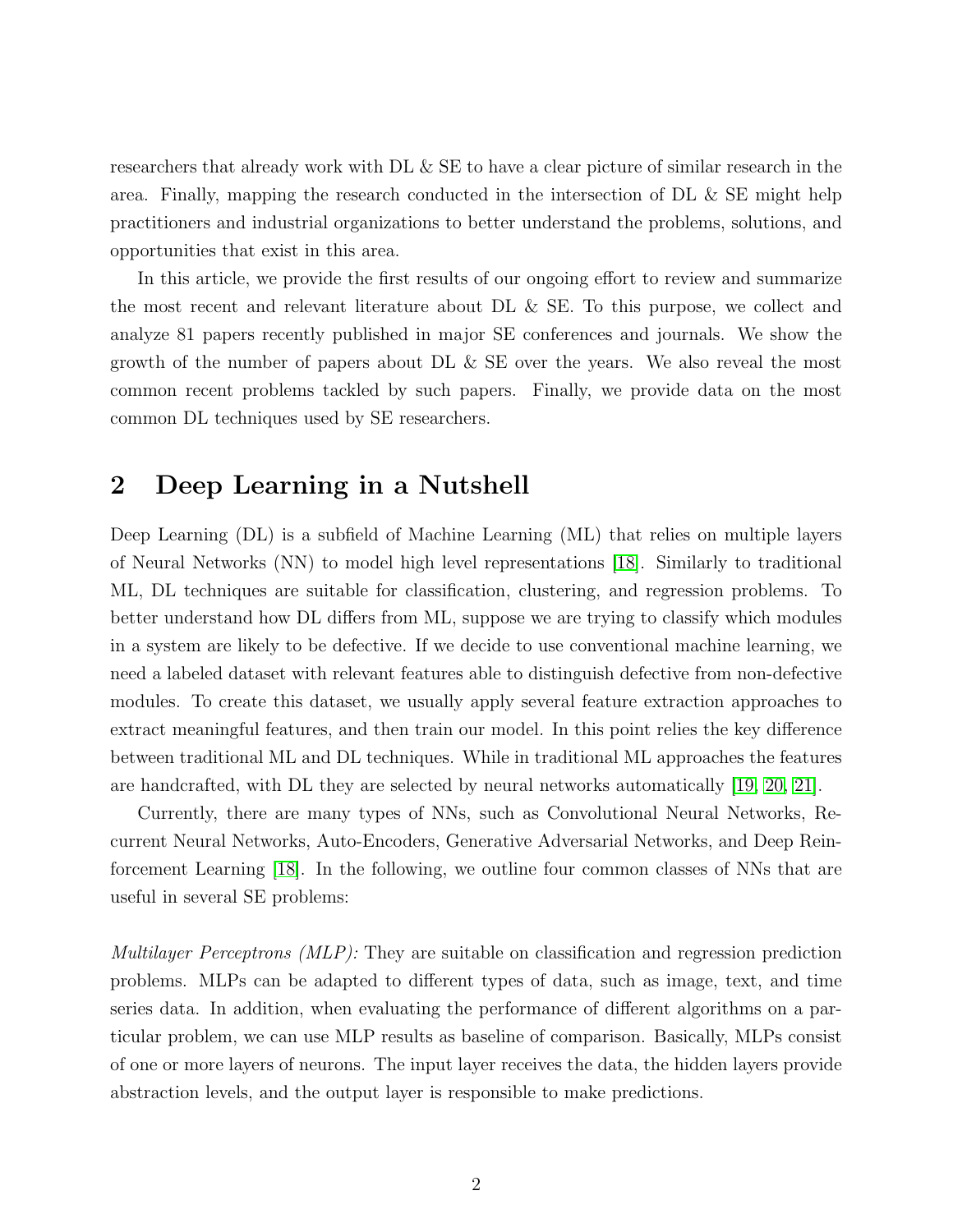Convolutional Neural Networks (CNN): Although, they are designed for image recognition, we can use CNN for other classification and regression prediction problems. They also can be adapted to different types of data, such as image, text, and sequence input data. In summary, the input layer in a CNN receives the data and the hidden layers are responsible for feature extraction. There are three types of layers in a CNN, such as convolution layers, pooling layers, and fully-connected layers. The convolution layer performs a filter to an input multiple times to build a feature map and the pooling layer is responsible for reducing the spatial size of the feature map. Then, the CNN output can feed for instance a fully connected layer to create the model and make predictions.

Recurrent Neural Networks *(RNN)*: They are a specialized type of NN for sequence prediction problems, i.e., they are designed to receive historical sequence data and predict the next output value(s) in the sequence. The main difference regarding the traditional MLP can be thought as loops on the MLP architecture. The hidden layers do not only use the current input, but also the previously received inputs. Conceptually, this feedback loop add memory to the network. The Long Short-Term Memory (LSTM) is a special type of RNN able to learn long-term dependencies. Specially, LSTM is one of the most used RNNs in many different applications with outstanding results [\[22,](#page-12-10) [23\]](#page-12-11).

Hybrid Neural Network Architectures (HNN): They refer to architectures using two or more types of NNs. Usually, CNNs and RNNs are used as layers in a wider model. As an example from the industry, Google's translate service uses LSTM RNN architectures [\[1\]](#page-11-0).

# 3 Methodology

To collect the papers, we searched for *deep learn*<sup>\*</sup> in the following digital libraries: Scopus, ACM Digital Library, IEEE Xplore, Web of Science, SpringerLink and Wiley Online Library. However, we only considered papers published in the software engineering conferences and journals indexed by CSIndexbr [\[24\]](#page-12-12), which is a Computer Science Index system.[3](#page-2-0) CSIndexbr is considered a GOTO ranking [\[25\]](#page-12-13), i.e., information systems that provide good, transparent, open, and objective data about CS departments and institutions.[4](#page-2-1)

The software engineering venues listed by CSIndexbr are presented in Table [1.](#page-3-0) As can be observed, the system indexes 15 conferences and 12 journals in software engineering, including

<span id="page-2-0"></span><sup>3</sup>https://csindexbr.org

<span id="page-2-1"></span><sup>4</sup>http://gotorankings.org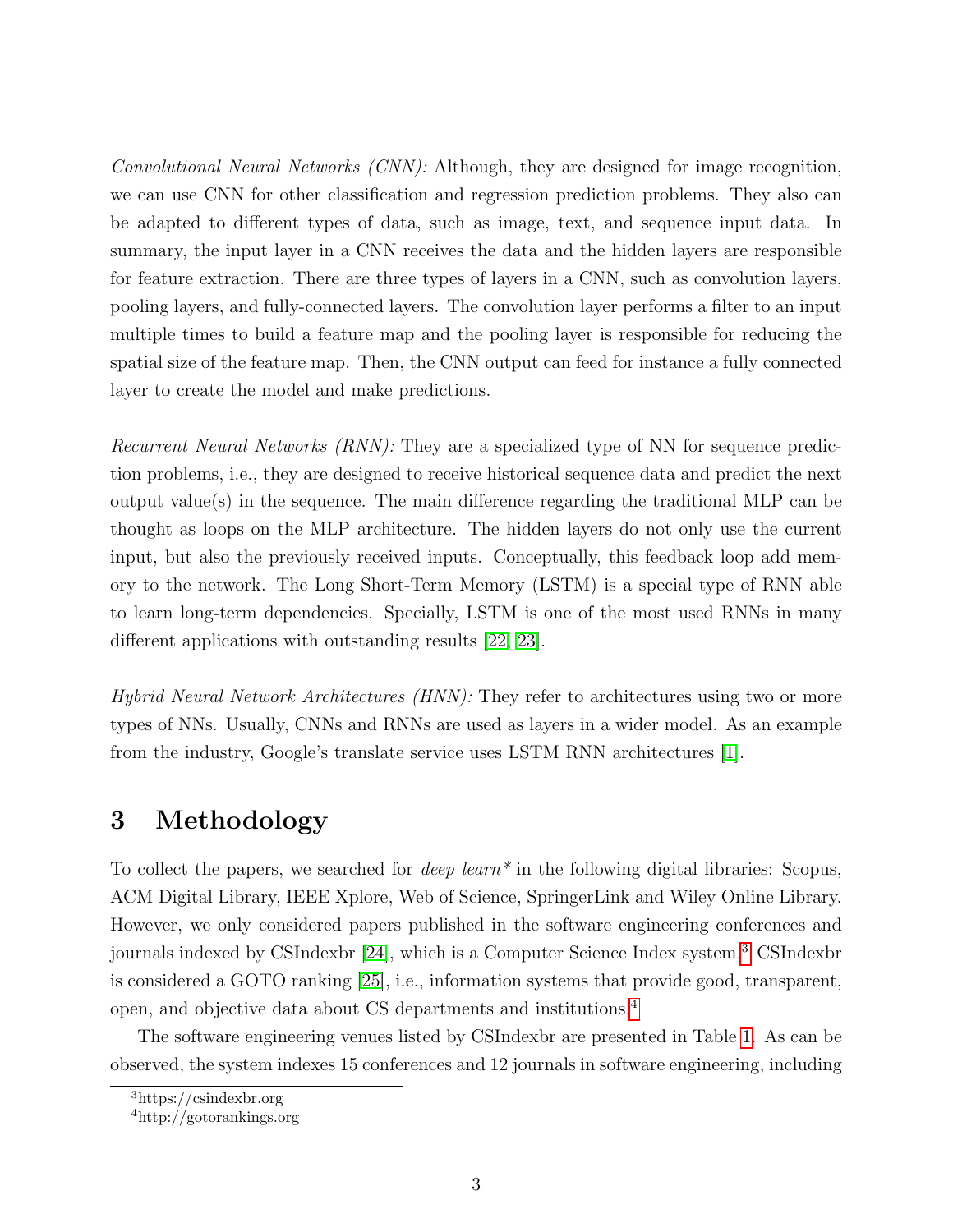Table 1: Venues

<span id="page-3-0"></span>

| Acronym              | Name                                                              |  |  |  |  |
|----------------------|-------------------------------------------------------------------|--|--|--|--|
| <b>ICSE</b>          | Int. Conference on Software Engineering                           |  |  |  |  |
| FSE                  | Foundations of Software Engineering                               |  |  |  |  |
| <b>MSR</b>           | Mining Software Repositories                                      |  |  |  |  |
| <b>ASE</b>           | Automated Software Engineering                                    |  |  |  |  |
| <b>ISSTA</b>         | Int. Symposium on Software Testing and Analysis                   |  |  |  |  |
| <b>ICSME</b>         | Int. Conference on Software Maintenance and Evolution             |  |  |  |  |
| <b>ICST</b>          | Int. Conference on Software Testing, Validation and Verification  |  |  |  |  |
| <b>MODELS</b>        | Int. Conference on Model Driven Engineering Languages and Systems |  |  |  |  |
| <b>SANER</b>         | Int. Conference on Software Analysis, Evolution and Reengineering |  |  |  |  |
| <b>SLPC</b>          | Systems and Software Product Line Conference                      |  |  |  |  |
| RE                   | Int. Requirements Engineering Conference                          |  |  |  |  |
| FASE                 | Fundamental Approaches to Software Engineering                    |  |  |  |  |
| <b>ICPC</b>          | Int. Conference on Program Comprehension                          |  |  |  |  |
| <b>ESEM</b>          | Int. Symposium on Empirical Software Engineering and Measurement  |  |  |  |  |
| <b>ICSA</b>          | Int. Conference on Software Architecture                          |  |  |  |  |
| <b>IEEE TSE</b>      | IEEE Transactions on Software Engineering                         |  |  |  |  |
| <b>ACM TOSEM</b>     | ACM Transactions on Software Engineering and Methodology          |  |  |  |  |
| <b>JSS</b>           | Journal of Systems and Software                                   |  |  |  |  |
| <b>IEEE</b> Software | <b>IEEE</b> Software                                              |  |  |  |  |
| <b>EMSE</b>          | <b>Empirical Software Engineering</b>                             |  |  |  |  |
| SoSyM                | Software and Systems Modeling                                     |  |  |  |  |
| <b>IST</b>           | Information and Software Technology                               |  |  |  |  |
| <b>SCP</b>           | Science of Computer Programming                                   |  |  |  |  |
| <b>SPE</b>           | Software Practice and Experience                                  |  |  |  |  |
| SQJ                  | Software Quality Journal                                          |  |  |  |  |
| <b>JSEP</b>          | Journal of Software Evolution and Process                         |  |  |  |  |
| <b>REJ</b>           | Requirements Engineering Journal                                  |  |  |  |  |

top-conferences (ICSE, FSE, and ASE), top-journals (IEEE TSE and ACM TOSEM) and also next-tier conferences (MSR, ICSME, ISSTA, etc) and journals (EMSE, JSS, IST, etc). CSIndexbr follows a quantitative criteria, based on metrics such as h5-index, number of papers submitted and accepted to index a conference or journal.

By searching for *deep learn*<sup>\*</sup> we found 141 papers in the conferences and journals listed in Table [1.](#page-3-0) The search was performed on September 15, 2019. Then, we removed papers with less than 10 pages, due to our decision to focus in full papers only. The only exception are papers published at IEEE Software (magazine). In this case, we defined a threshold of six pages to select the papers. By applying this size threshold, we eliminated 49 papers.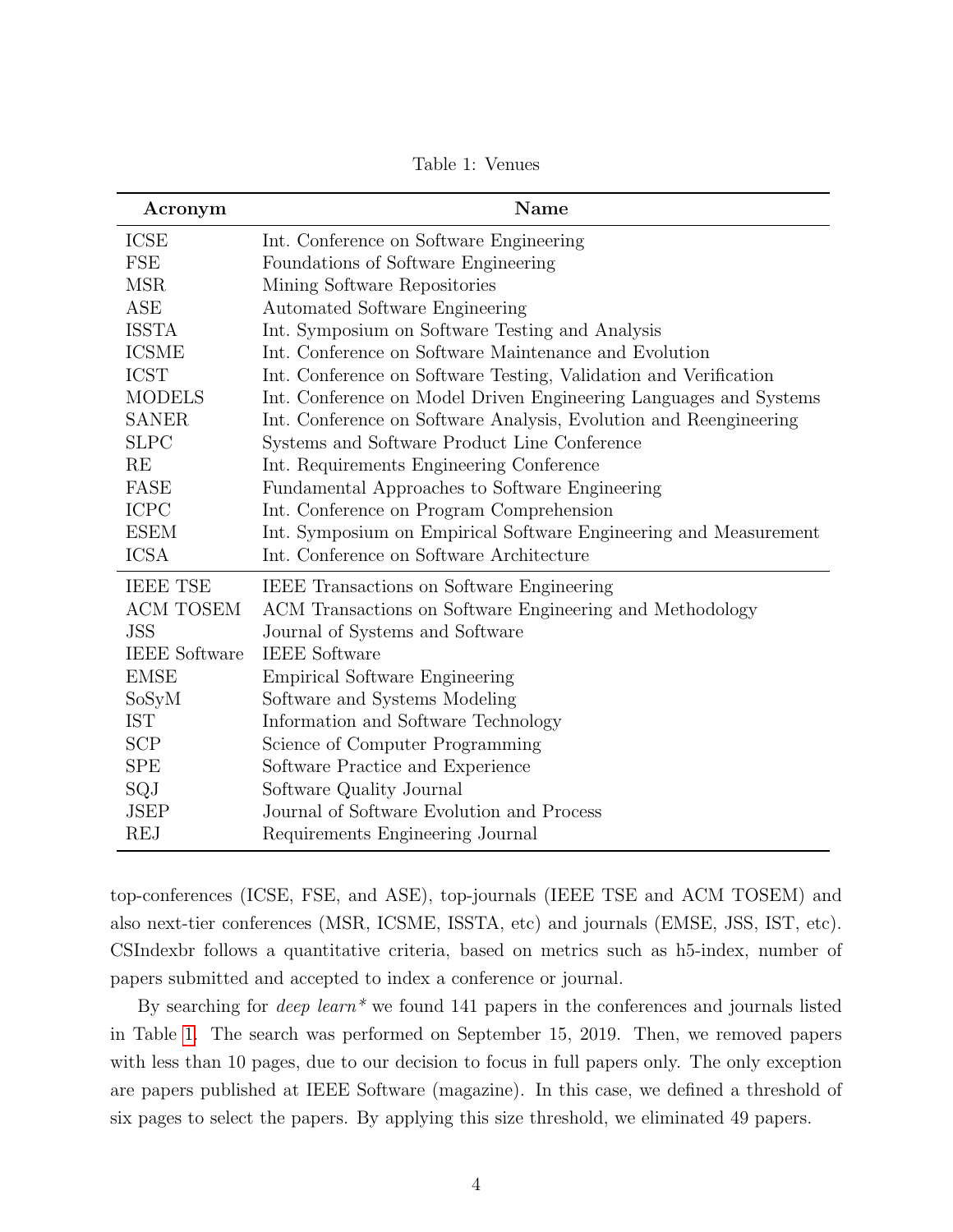Then, we manually read the title and abstract of the remaining papers to confirm they indeed qualify as research that uses DL on SE-related problems. As a result, we eliminated 11 papers, including 5 papers that are not related to SE (e.g., one paper that evaluates an "achievement-driven methodology to give students more control of their learning with enough flexibility to engage them in *deeper learning*"), two papers published in other tracks (one paper at ICSE-SEET and one paper at ICSE-SEIP), two papers that only mention deep learning in the abstract, and two papers that were supersed by a journal version, i.e., we discarded the conference version and only considered the extended version of the work. Our final dataset has 81 papers.

# 4 Results

### 4.1 Publication Date

In our data collection, we did not define an initial publication date for the candidate papers. Despite that, we found a single paper published in 2015. All other papers are from subsequent years, as illustrated in Figure [1.](#page-4-0) Although the year is not finished, we have more papers published in 2019 than in 2018, which shows an increasing interest for applying deep learning in software engineering.

<span id="page-4-0"></span>

Figure 1: Papers by year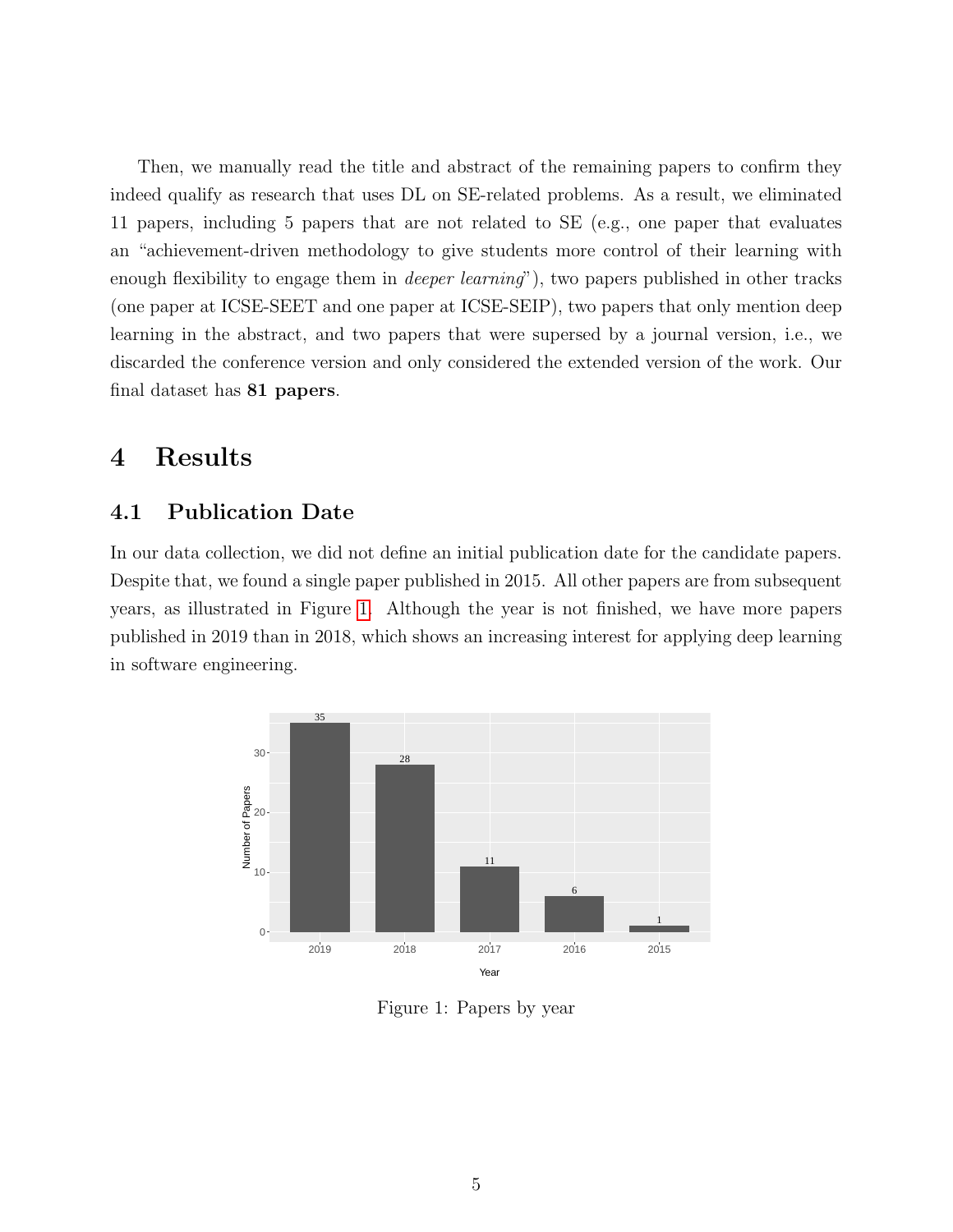### 4.2 Authors Affiliation

We found 12 papers (14.8%) with at least one author associated to industry. Microsoft Research has the highest number of papers (3 papers), followed by Clova AI, Facebook, Grammatech, Nvidia, Accenture, Fiat Chrysler, IBM, and Codeplay (each one with a single paper).

### 4.3 Authors Country

Figure [2](#page-5-0) shows a chart with the number of papers according to the authors country. Since papers can have authors from multiple countries, the sum is greater than 81 papers (the number of papers we reviewed in the study). Most papers have at least one Chinese author (33 papers), followed by USA (31 papers) and Australia (16 papers). We found authors from 20 countries.

<span id="page-5-0"></span>

Figure 2: Papers by authors country

### 4.4 Publication Venues

Figure [3](#page-6-0) shows a chart with the number of papers by publication venue. In our dataset, 61 papers are from conferences (75.3%) and 20 papers from journals (24.7%). ICSE and FSE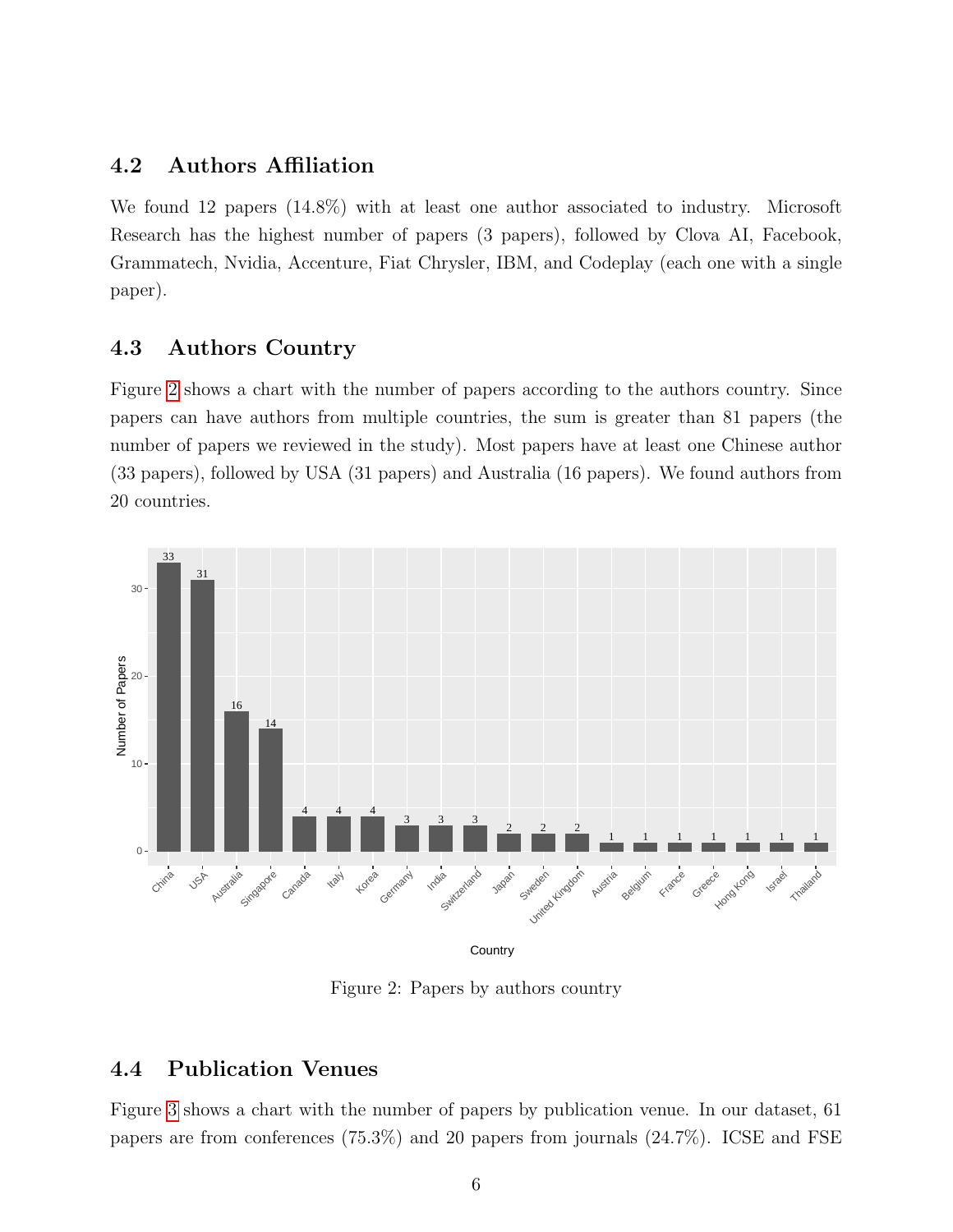concentrate most papers (24 papers or 29.6%). IEEE TSE is the journal with the highest number of papers (7 papers,  $8.6\%$ ). We did not find papers about DL & SE in nine venues: MODELS, SLPC, RE, FASE, ICSA, ACM TOSEM, SoSyM, SCP and SQJ.

<span id="page-6-0"></span>

Figure 3: Papers by venue

#### 4.5 Research Problem

Regarding the investigated research problem, we classified the papers in three principal groups: (1) papers that investigate the usage of SE tools and techniques in the development of DL-based systems; (2) papers that propose the usage of DL-based techniques to solve SE-related problems; and (3) position papers or tutorials. Figure [4](#page-7-0) summarizes our classification. The following subsections describe the papers in each group.

#### 4.5.1 Using Software Engineering Techniques in Deep Learning-based Software

We classified 10 papers in this category  $(12.3\%)$ , including papers that adapt SE tools and techniques to DL-based software (8 papers) and papers that describe empirical studies of DL-based software (2 papers). Papers that apply SE to DL are mostly focused on solving particular problems that appear when testing DL-based software [\[26,](#page-12-14) [27,](#page-13-0) [28,](#page-13-1) [29,](#page-13-2) [30,](#page-13-3) [31\]](#page-13-4). However, we also found papers that describe quantitative metrics to assess DL-based software [\[32\]](#page-13-5) and to support the deployment of DL-based software [\[33\]](#page-13-6). Finally, we found two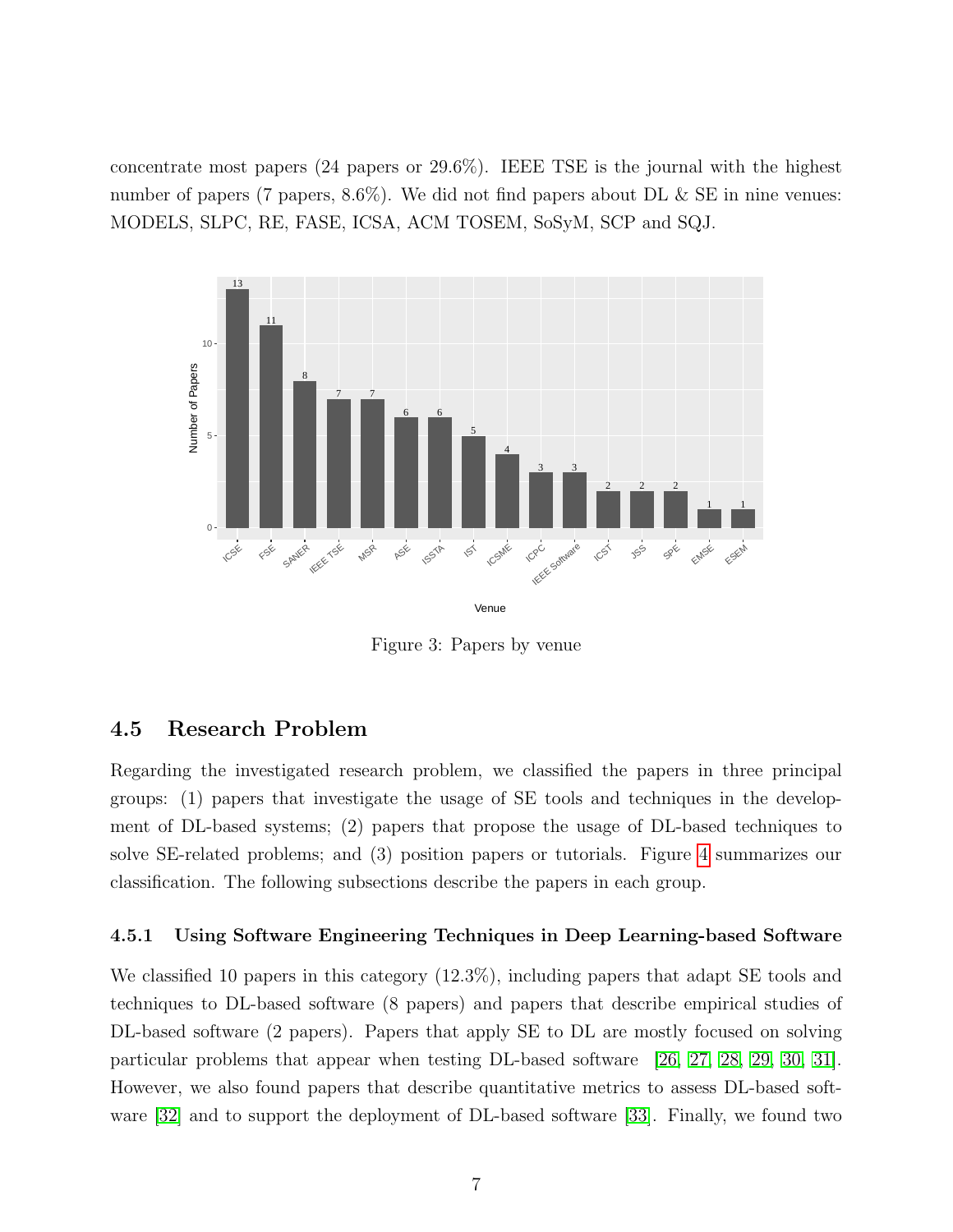<span id="page-7-0"></span>

Figure 4: Papers by research problem

empirical studies of DL-based software, both investigating the characteristics of the bugs reported in such systems [\[34,](#page-13-7) [35\]](#page-13-8),

#### 4.5.2 Using Deep Learning Techniques in Software Engineering Problems

The usage of DL in SE is concentrated in three main problems: documentation, testing, and defect prediction. We provide mode details in the following paragraphs:

Documentation: This category has the highest number of papers (13 papers, 16%). Seven papers study problems associated to StackOverflow questions and answers, including the usage of DL techniques to cluster related posts [\[9,](#page-11-8) [36,](#page-13-9) [37,](#page-13-10) [38\]](#page-13-11), to recommend tags [\[8\]](#page-11-7), crosslanguage posts search, i.e., translating non-English queries to English before searches [\[9\]](#page-11-8), and to extract API tips [\[39\]](#page-13-12). Furthermore, we found papers about the automatic generation of code comments [\[40\]](#page-13-13), the automatic identification of source code fragments in videos [\[10,](#page-11-9) [41\]](#page-14-0), the classification of JavaDoc-based documents [\[42\]](#page-14-1), and on source code summarization, i.e., using DL techniques to provide a high-level natural language description of the function performed by a code unit [\[43\]](#page-14-2).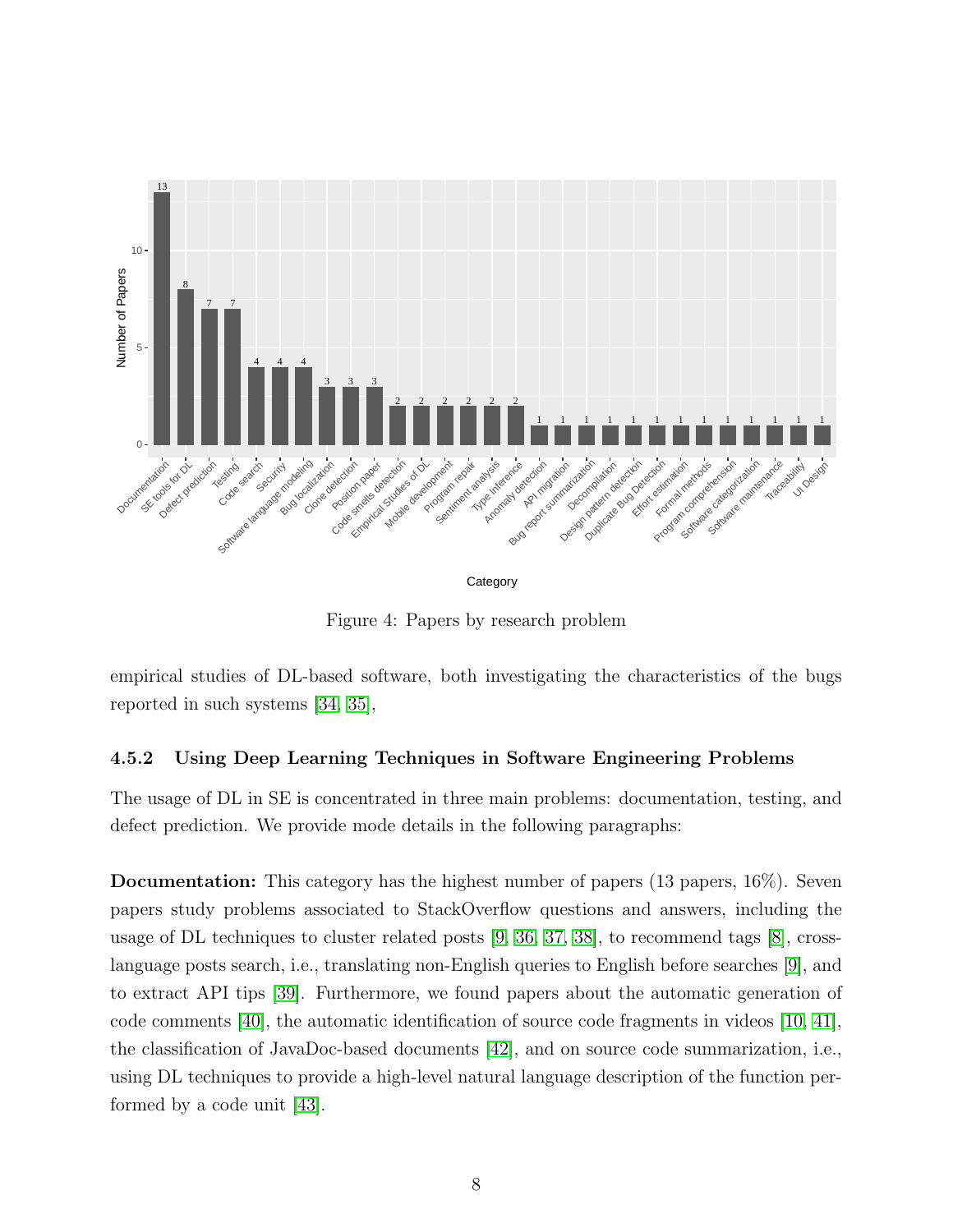Testing: We found seven papers (8.6%) using DL in software testing , covering fuzzing tests  $[44, 45, 46]$  $[44, 45, 46]$  $[44, 45, 46]$ , fault localization  $[47, 17]$  $[47, 17]$ , mutation testing  $[15]$ , and testing of mobile apps [\[16\]](#page-12-4).

Defect Prediction: We also found seven papers (8.6%) that use DL for defect prediction. Three papers use DL to extract semantic features directly from source code to improve defect prediction models [\[13,](#page-12-1) [12,](#page-12-0) [48\]](#page-14-7). Other papers also extract semantic features, but from commit descriptions [\[14\]](#page-12-2) or commit sequences [\[49\]](#page-14-8). Finally, there are papers that investigate the usage of particular DL models, such as deep forests [\[50\]](#page-14-9) and stacked denoising autoencoders [\[11\]](#page-11-10).

Other research problems: Other important research problems handled using deep learning are code search [\[51,](#page-14-10) [52,](#page-14-11) [53,](#page-14-12) [54\]](#page-14-13), security [\[55,](#page-14-14) [56,](#page-15-0) [57,](#page-15-1) [58\]](#page-15-2), and software language modelling [\[59,](#page-15-3) [60,](#page-15-4) [61,](#page-15-5) [62\]](#page-15-6). The next most investigated research problems, with three papers each, are bug localization [\[63,](#page-15-7) [64,](#page-15-8) [65\]](#page-15-9) and clone detection [\[66,](#page-15-10) [67,](#page-15-11) [68\]](#page-15-12). We also found two papers on each of the following problems: code smell detection [\[69,](#page-15-13) [70\]](#page-15-14), mobile development [\[71,](#page-16-0) [72\]](#page-16-1), program repair [\[73,](#page-16-2) [74\]](#page-16-3), sentiment analysis [\[75,](#page-16-4) [76\]](#page-16-5), and type inference [\[77,](#page-16-6) [78\]](#page-16-7).

Finally, we found one paper about each one of the following problems: anomaly detection [\[79\]](#page-16-8), API migration [\[80\]](#page-16-9), bug report summarization [\[81\]](#page-16-10), decompilation [\[82\]](#page-16-11), design patterns detection [\[83\]](#page-16-12), duplicate bug detection [\[84\]](#page-17-0), effort estimation [\[85\]](#page-17-1), formal methods [\[86\]](#page-17-2), program comprehension [\[87\]](#page-17-3), software categorization [\[88\]](#page-17-4), software maintenance [\[89\]](#page-17-5), traceability [\[90\]](#page-17-6), and UI design [\[91\]](#page-17-7).

#### 4.5.3 Position Papers

We classified three papers (3.7%) in this category, all published at IEEE Software. They describe the challenges and opportunities of using DL in automotive software [\[92,](#page-17-8) [93\]](#page-17-9) or provide a quick tutorial on machine learning and DL [\[94\]](#page-17-10).

#### 4.6 Neural Networks Techniques

Figure [5](#page-9-0) shows a chart with the most common deep learning techniques used by the analyzed papers. The most common technique is Convolutional Neural Network (CNN) (18 papers, 22.2%), followed by Recurrent Neural Networks (RNN) (17 papers, 20.9%) and Hybrid Neural Networks (HNN) (12 papers, 14.8%).

Table [2](#page-9-1) shows the distribution of the DL techniques by research problem. As we can observe, RNNs are used in all problems, with the exception of security and bug localization.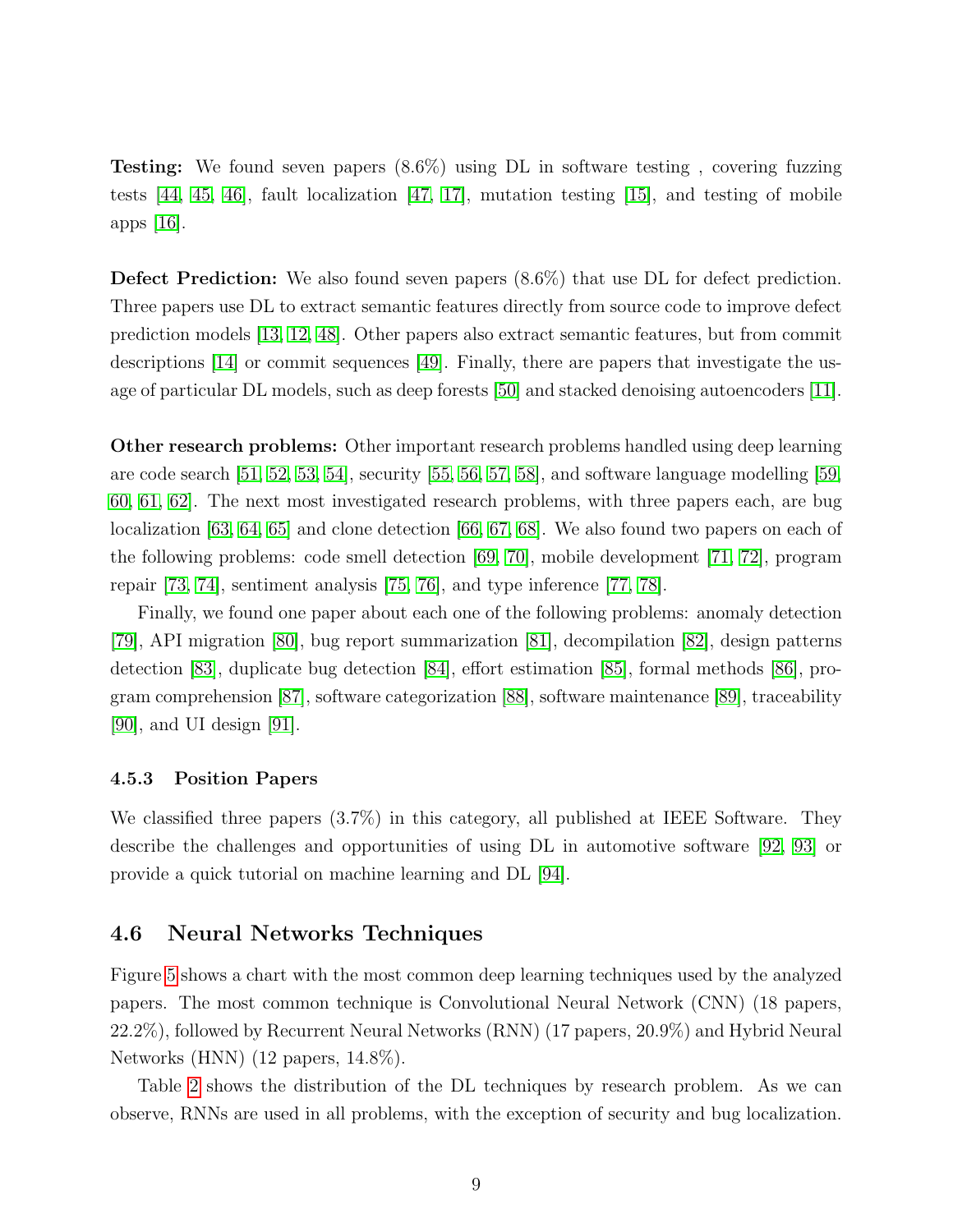<span id="page-9-0"></span>

Deep Learning Technique

|  |  |  | Figure 5: Papers by deep learning technique |
|--|--|--|---------------------------------------------|

<span id="page-9-1"></span>

|                            | <b>Neural Networks</b> |            |     |      |            |  |
|----------------------------|------------------------|------------|-----|------|------------|--|
| Problem                    | CNN                    | <b>RNN</b> | HNN | LSTM | <b>DBN</b> |  |
| Documentation              |                        |            |     |      |            |  |
| Defect prediction          |                        |            |     |      |            |  |
| Testing                    |                        |            |     |      |            |  |
| Code search                |                        |            |     |      |            |  |
| Security                   |                        |            |     |      |            |  |
| Software language modeling |                        |            |     |      |            |  |
| Bug localization           |                        |            |     |      |            |  |
| Clone detection            |                        |            |     |      |            |  |

|  |  |  | Table 2: Neural networks techniques by research problem |  |  |  |
|--|--|--|---------------------------------------------------------|--|--|--|
|--|--|--|---------------------------------------------------------|--|--|--|

Although CNN are used in more papers (18 papers), they have focus in only four problems (documentation, testing, bug localization, and clone detection).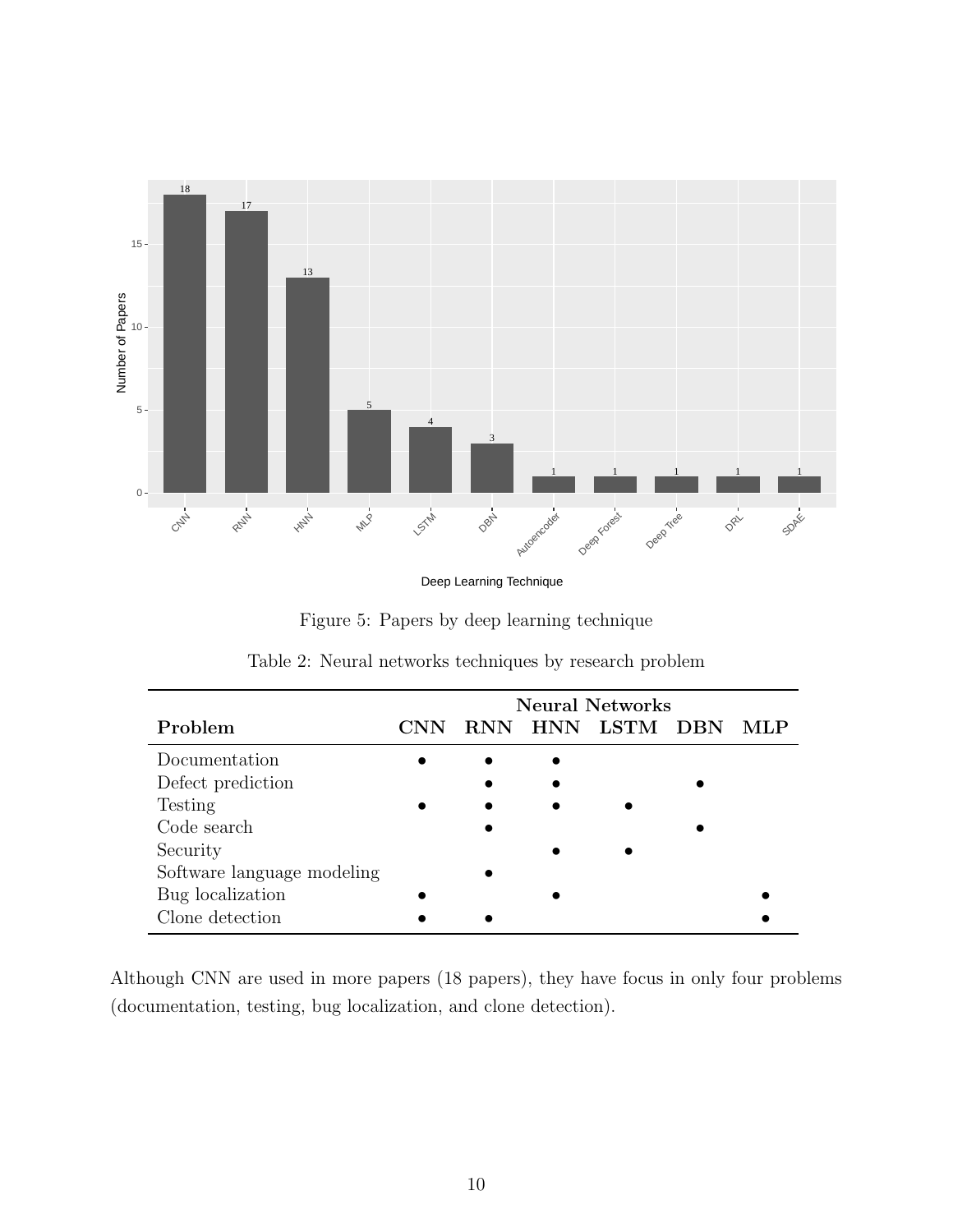### 5 Related Work

We found that Li, Jiang, Ren, Li, and Zhang also provide an arXiv preprint describing a literature review on the usage of DL in SE [\[95\]](#page-17-11). However, they review papers published before March, 2018, while we are covering papers published before September, 2019. This fact probably explains the difference regarding papers in top conferences: they report 14 papers at ICSE/FSE/ASE, whereas we are reporting 30 papers. Moreover, they only list papers from two journals (IST and Expert Systems and Applications), while we found papers in five journals and one magazine. Consequently, we analyze, for example, seven papers published at IEEE TSE. By contrast, they consider a broad range of conferences, e.g., SEKE, QRS, SNAPL. Finally, we provide an analysis of the neural networks used by the reviewed papers according to the research problem they investigate.

# 6 Conclusion

In this work, we analyzed 81 recent papers that apply DL techniques to SE problems or vice-versa. Our main findings are as follows:

- DL is gaining momentum among SE researchers. For example, 35 papers (43.2%) are from 2019 and only one paper from 2015.
- The authors of most papers are from China (33 papers) or USA (31 papers).
- 12 papers (14.8%) have at least one author from industry.
- The top-3 research problems tackled by the analyzed papers are documentation (13) papers), defect prediction (7 papers), and testing (7 papers).
- The most common neural network type used in the analyzed papers are Convolutional Neural Network (CNN) and Recurrent Neural Networks (RNN).

The list of papers and the data analyzed in this work are available at: [https://docs.](https://docs.google.com/spreadsheets/d/1wRIqYVh-qXEocfoup8A6O1OGaCmbcXHgnt_YZmD-e-Q/edit?usp=sharing) [google.com/spreadsheets/d/1wRIqYVh-qXEocfoup8A6O1OGaCmbcXHgnt\\_YZmD-e-Q/edit?u](https://docs.google.com/spreadsheets/d/1wRIqYVh-qXEocfoup8A6O1OGaCmbcXHgnt_YZmD-e-Q/edit?usp=sharing)sp= [sharing](https://docs.google.com/spreadsheets/d/1wRIqYVh-qXEocfoup8A6O1OGaCmbcXHgnt_YZmD-e-Q/edit?usp=sharing)

# Acknowledgments

Our research is supported by FAPEMIG and CNPq.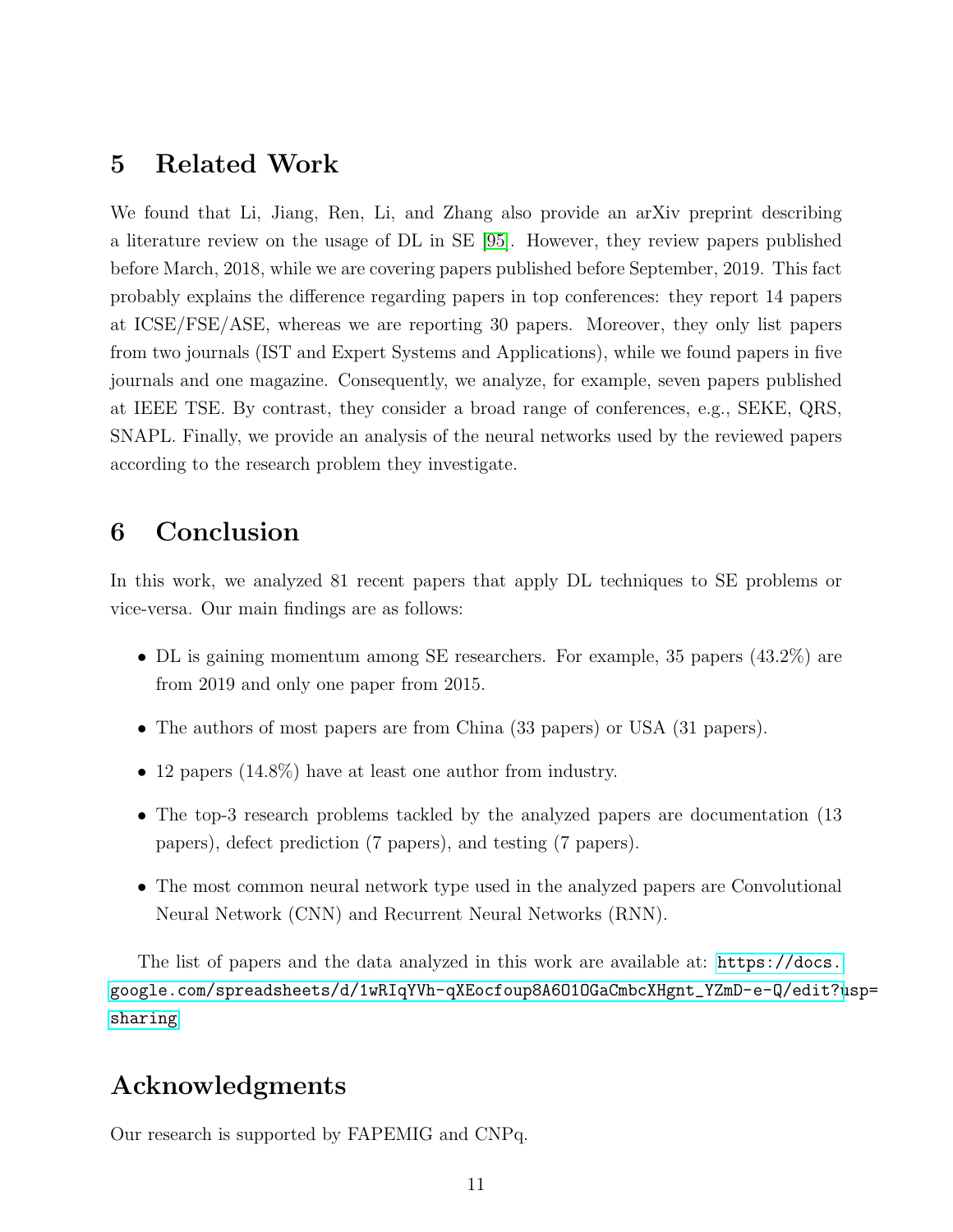# References

- <span id="page-11-0"></span>[1] Y. Wu, M. Schuster, Z. Chen, Q. V. Le, M. Norouzi, W. Macherey, M. Krikun, Y. Cao, Q. Gao, K. Macherey, J. Klingner, A. Shah, M. Johnson, X. Liu, L. Kaiser, S. Gouws, Y. Kato, T. Kudo, H. Kazawa, K. Stevens, G. Kurian, N. Patil, W. Wang, C. Young, J. Smith, J. Riesa, A. Rudnick, O. Vinyals, G. Corrado, M. Hughes, and J. Dean, "Google's neural machine translation system: Bridging the gap between human and machine translation," CoRR, vol. abs/1609.08144, 2016.
- <span id="page-11-1"></span>[2] A. Krizhevsky, I. Sutskever, and G. E. Hinton, "Imagenet classification with deep convolutional neural networks," *Communications of the ACM*, vol. 60, no. 6, pp. 84–90, May 2017.
- <span id="page-11-2"></span>[3] K. He, X. Zhang, S. Ren, and J. Sun, "Deep residual learning for image recognition," CoRR, vol. abs/1512.03385, 2015.
- <span id="page-11-3"></span>[4] M. Bojarski, D. D. Testa, D. Dworakowski, B. Firner, B. Flepp, P. Goyal, L. D. Jackel, M. Monfort, U. Muller, J. Zhang, X. Zhang, J. Zhao, and K. Zieba, "End to end learning for self-driving cars," CoRR, vol. abs/1604.07316, 2016.
- <span id="page-11-4"></span>[5] B. Huval, T. Wang, S. Tandon, J. Kiske, W. Song, J. Pazhayampallil, M. Andriluka, P. Rajpurkar, T. Migimatsu, R. Cheng-Yue, F. A. Mujica, A. Coates, and A. Y. Ng, "An empirical evaluation of deep learning on highway driving," CoRR, vol. abs/1504.01716, 2015.
- <span id="page-11-5"></span>[6] Y. He, F. R. Yu, N. Zhao, V. C. M. Leung, and H. Yin, "Software-defined networks with mobile edge computing and caching for smart cities: A big data deep reinforcement learning approach," IEEE Communications Magazine, vol. 55, no. 12, pp. 31–37, 2017.
- <span id="page-11-6"></span>[7] M. Mohammadi, A. Al-Fuqaha, M. Guizani, and J. Oh, "Semisupervised deep reinforcement learning in support of iot and smart city services," IEEE Internet of Things Journal, vol. 5, no. 2, pp. 624–635, 2018.
- <span id="page-11-7"></span>[8] P. Zhou, J. Liu, X. Liu, Z. Yang, and J. Grundy, "Is deep learning better than traditional approaches in tag recommendation for software information sites?" IST, vol. 109, no. 1, pp. 1 – 13, 2019.
- <span id="page-11-8"></span>[9] S. Majumder, N. Balaji, K. Brey, W. Fu, and T. Menzies, "500+ times faster than deep learning: A case study exploring faster methods for text mining StackOverflow," in MSR, 2018, pp. 554–563.
- <span id="page-11-9"></span>[10] J. Ott, A. Atchison, P. Harnack, A. Bergh, and E. Linstead, "A deep learning approach to identifying source code in images and video," in MSR, 2018, pp. 376–386.
- <span id="page-11-10"></span>[11] H. Tong, B. Liu, and S. Wang, "Software defect prediction using stacked denoising autoencoders and two-stage ensemble learning," IST, vol. 96, no. 1, pp.  $94 - 111$ , 2018.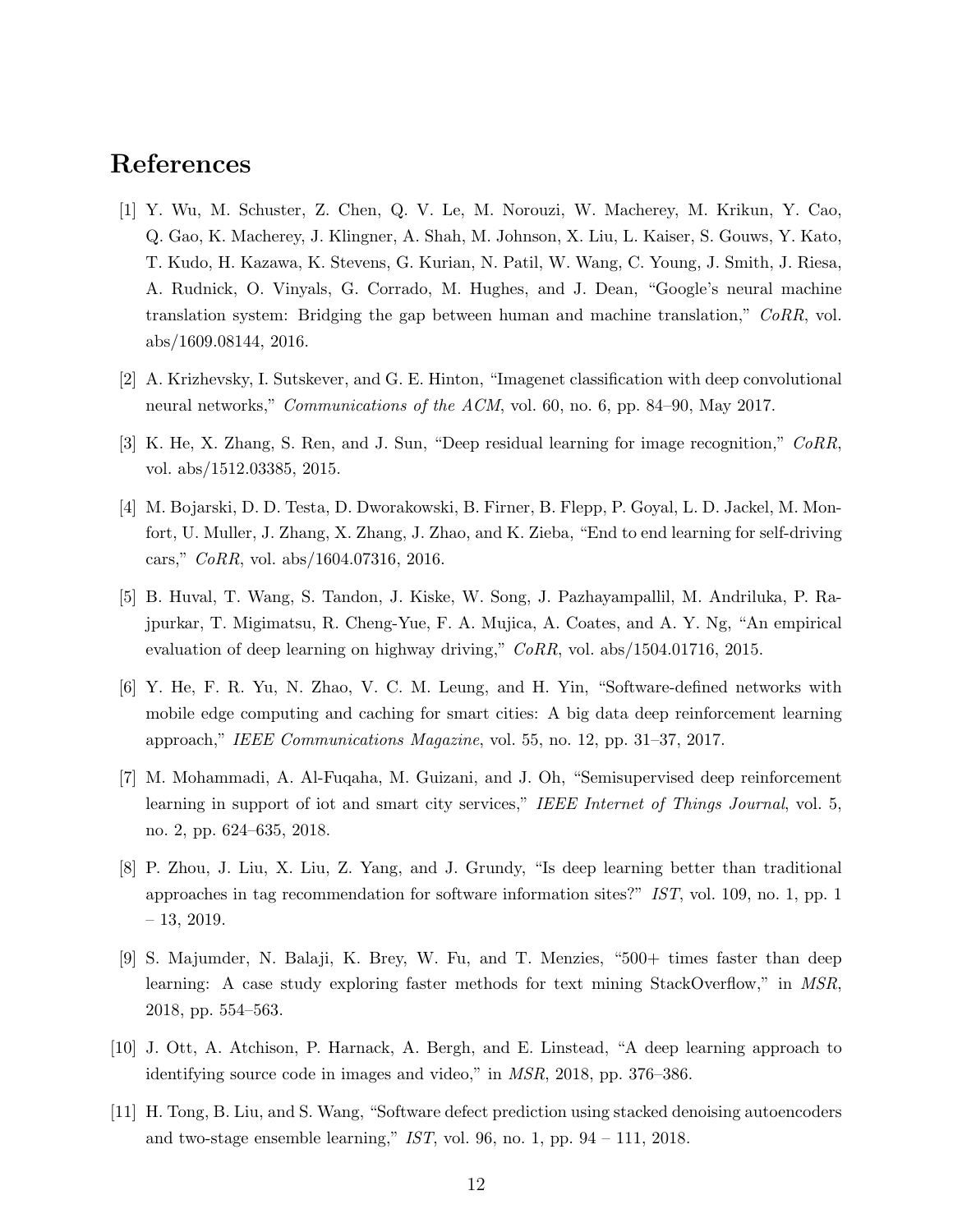- <span id="page-12-0"></span>[12] S. Wang, T. Liu, J. Nam, and L. Tan, "Deep semantic feature learning for software defect prediction," IEEE Transactions on Software Engineering, pp. 1–26, 2018.
- <span id="page-12-1"></span>[13] S. Wang, T. Liu, and L. Tan, "Automatically learning semantic features for defect prediction," in ICSE, 2016, pp. 297–308.
- <span id="page-12-2"></span>[14] T. Hoang, H. Khanh Dam, Y. Kamei, D. Lo, and N. Ubayashi, "DeepJIT: An end-to-end deep learning framework for just-in-time defect prediction," in MSR, 2019, pp. 34–45.
- <span id="page-12-3"></span>[15] D. Mao, L. Chen, and L. Zhang, "An extensive study on cross-project predictive mutation testing," in ICST, 2019, pp. 160–171.
- <span id="page-12-4"></span>[16] P. Liu, X. Zhang, M. Pistoia, Y. Zheng, M. Marques, and L. Zeng, "Automatic text input generation for mobile testing," in ICSE, 2017, pp. 643–653.
- <span id="page-12-5"></span>[17] X. Li, W. Li, Y. Zhang, and L. Zhang, "DeepFL: Integrating multiple fault diagnosis dimensions for deep fault localization," in ISSTA, 2019, pp. 169–180.
- <span id="page-12-6"></span>[18] I. Goodfellow, Y. Bengio, and A. Courville, Deep learning. MIT press, 2016.
- <span id="page-12-7"></span>[19] Y. LeCun, Y. Bengio, and G. Hinton, "Deep learning," Nature, vol. 521, no. 7553, p. 436, 2015.
- <span id="page-12-8"></span>[20] Y. LeCun, B. E. Boser, J. S. Denker, D. Henderson, R. E. Howard, W. E. Hubbard, and L. D. Jackel, "Handwritten digit recognition with a back-propagation network," in Advances in Neural Information Processing Systems 2, D. S. Touretzky, Ed., 1990, pp. 396–404.
- <span id="page-12-9"></span>[21] J. Gu, Z. Wang, J. Kuen, L. Ma, A. Shahroudy, B. Shuai, T. Liu, X. Wang, and G. Wang, "Recent advances in convolutional neural networks," CoRR, vol. abs/1512.07108, 2015.
- <span id="page-12-10"></span>[22] Yu Wang, "A new concept using lstm neural networks for dynamic system identification," in  $2017$  American Control Conference (ACC), 2017, pp. 5324–5329.
- <span id="page-12-11"></span>[23] H. Sak, A. W. Senior, and F. Beaufays, "Long short-term memory based recurrent neural network architectures for large vocabulary speech recognition," CoRR, vol. abs/1402.1128, 2014.
- <span id="page-12-12"></span>[24] M. T. Valente and K. Paixao, "CSIndexbr: Exploring the Brazilian scientific production in Computer Science," arXiv, vol. abs/1807.09266, 2018.
- <span id="page-12-13"></span>[25] E. Berger, S. M. Blackburn, C. E. Brodley, H. V. Jagadish, K. S. McKinley, M. Nascimento, M. Shin, K. Wang, and L. Xie, "GOTO rankings considered helpful," Communications of the ACM, vol. 62, no. 7, pp. 29–30, 2019.
- <span id="page-12-14"></span>[26] H. V. Pham, T. Lutellier, W. Qi, and L. Tan, "CRADLE: Cross-backend validation to detect and localize bugs in deep learning libraries," in ICSE, 2019, pp. 1027–1038.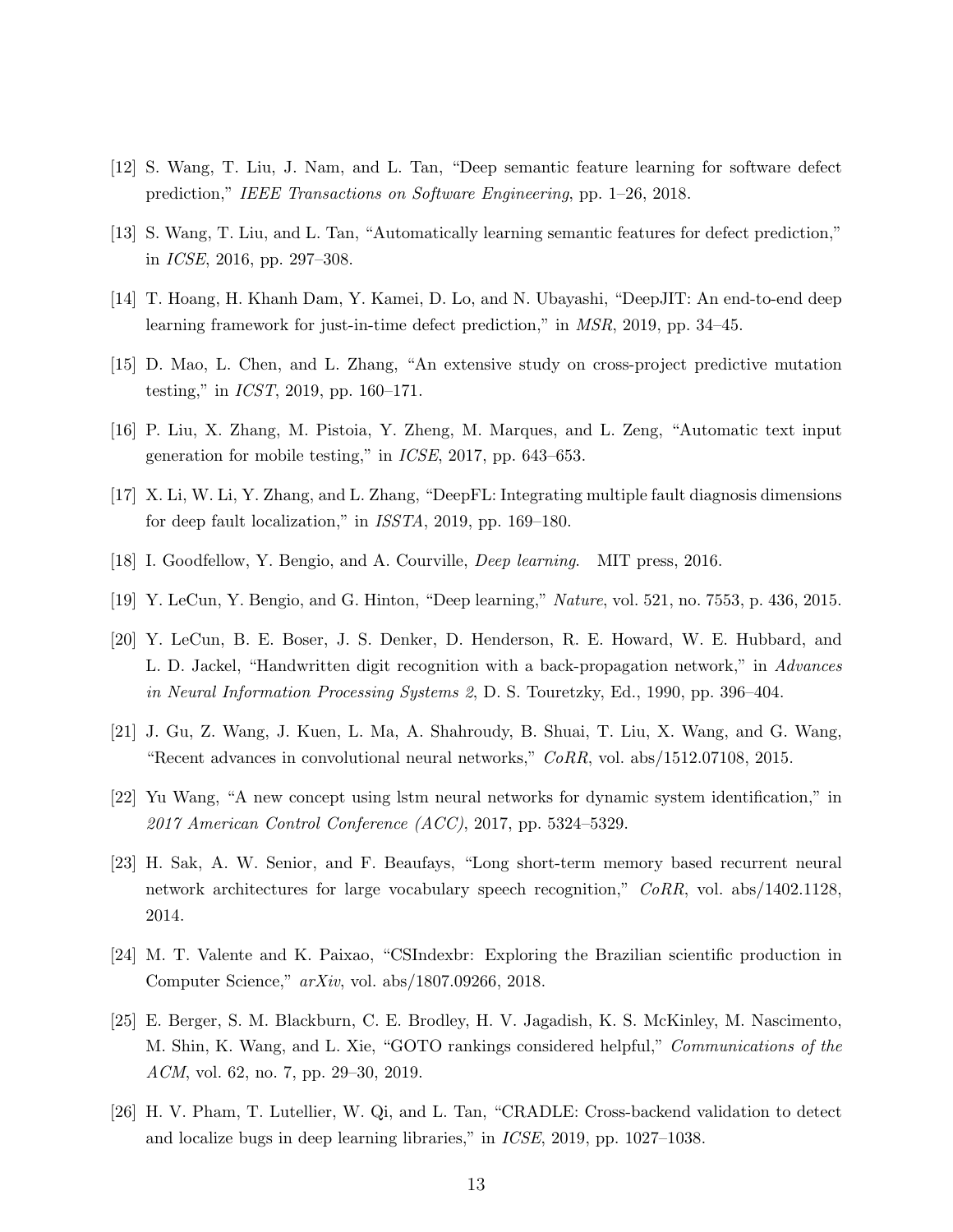- <span id="page-13-0"></span>[27] L. Ma, F. Juefei-Xu, F. Zhang, J. Sun, M. Xue, B. Li, C. Chen, T. Su, L. Li, Y. Liu, J. Zhao, and Y. Wang, "DeepGauge: Multi-granularity testing criteria for deep learning systems," in ASE, 2018, pp. 120–131.
- <span id="page-13-1"></span>[28] X. Xie, L. Ma, F. Juefei-Xu, M. Xue, H. Chen, Y. Liu, J. Zhao, B. Li, J. Yin, and S. See, "DeepHunter: A coverage-guided fuzz testing framework for deep neural networks," in ISSTA, 2019, pp. 146–157.
- <span id="page-13-2"></span>[29] Y. Tian, K. Pei, S. Jana, and B. Ray, "DeepTest: Automated testing of deep-neural-networkdriven autonomous cars," in ICSE, 2018, pp. 303–314.
- <span id="page-13-3"></span>[30] J. Kim, R. Feldt, and S. Yoo, "Guiding deep learning system testing using surprise adequacy," in ICSE, 2019, pp. 1039–1049.
- <span id="page-13-4"></span>[31] A. Dwarakanath, M. Ahuja, S. Sikand, R. M. Rao, R. P. J. C. Bose, N. Dubash, and S. Podder, "Identifying implementation bugs in machine learning based image classifiers using metamorphic testing," in ISSTA, 2018, pp. 118–128.
- <span id="page-13-5"></span>[32] X. Du, X. Xie, Y. Li, L. Ma, Y. Liu, and J. Zhao, "DeepStellar: Model-based quantitative analysis of stateful deep learning systems," in FSE, 2019, pp. 477–487.
- <span id="page-13-6"></span>[33] E. D. Coninck, S. Bohez, S. Leroux, T. Verbelen, B. Vankeirsbilck, P. Simoens, and B. Dhoedt, "DIANNE: a modular framework for designing, training and deploying deep neural networks on heterogeneous distributed infrastructure," JSS, vol. 141, no. 1, pp.  $52 - 65$ , 2018.
- <span id="page-13-7"></span>[34] M. J. Islam, G. Nguyen, R. Pan, and H. Rajan, "A comprehensive study on deep learning bug characteristics," in FSE, 2019, pp. 510–520.
- <span id="page-13-8"></span>[35] Y. Zhang, Y. Chen, S.-C. Cheung, Y. Xiong, and L. Zhang, "An empirical study on TensorFlow program bugs," in ISSTA, 2018, pp. 129–140.
- <span id="page-13-9"></span>[36] W. Fu and T. Menzies, "Easy over hard: A case study on deep learning," in FSE, 2017, pp. 49–60.
- <span id="page-13-10"></span>[37] B. Xu, D. Ye, Z. Xing, X. Xia, G. Chen, and S. Li, "Predicting semantically linkable knowledge in developer online forums via convolutional neural network," in ASE, 2016, pp. 51–62.
- <span id="page-13-11"></span>[38] B. Xu, A. Shirani, D. Lo, and M. A. Alipour, "Prediction of relatedness in Stack Overflow: Deep learning vs. svm: A reproducibility study," in ESEM, 2018, pp. 21:1–21:10.
- <span id="page-13-12"></span>[39] S. Wang, N. Phan, Y. Wang, and Y. Zhao, "Extracting API tips from developer question and answer websites," in MSR, 2019, pp. 321–332.
- <span id="page-13-13"></span>[40] X. Hu, G. Li, X. Xia, D. Lo, and Z. Jin, "Deep code comment generation," in ICPC, 2018, pp. 200–210.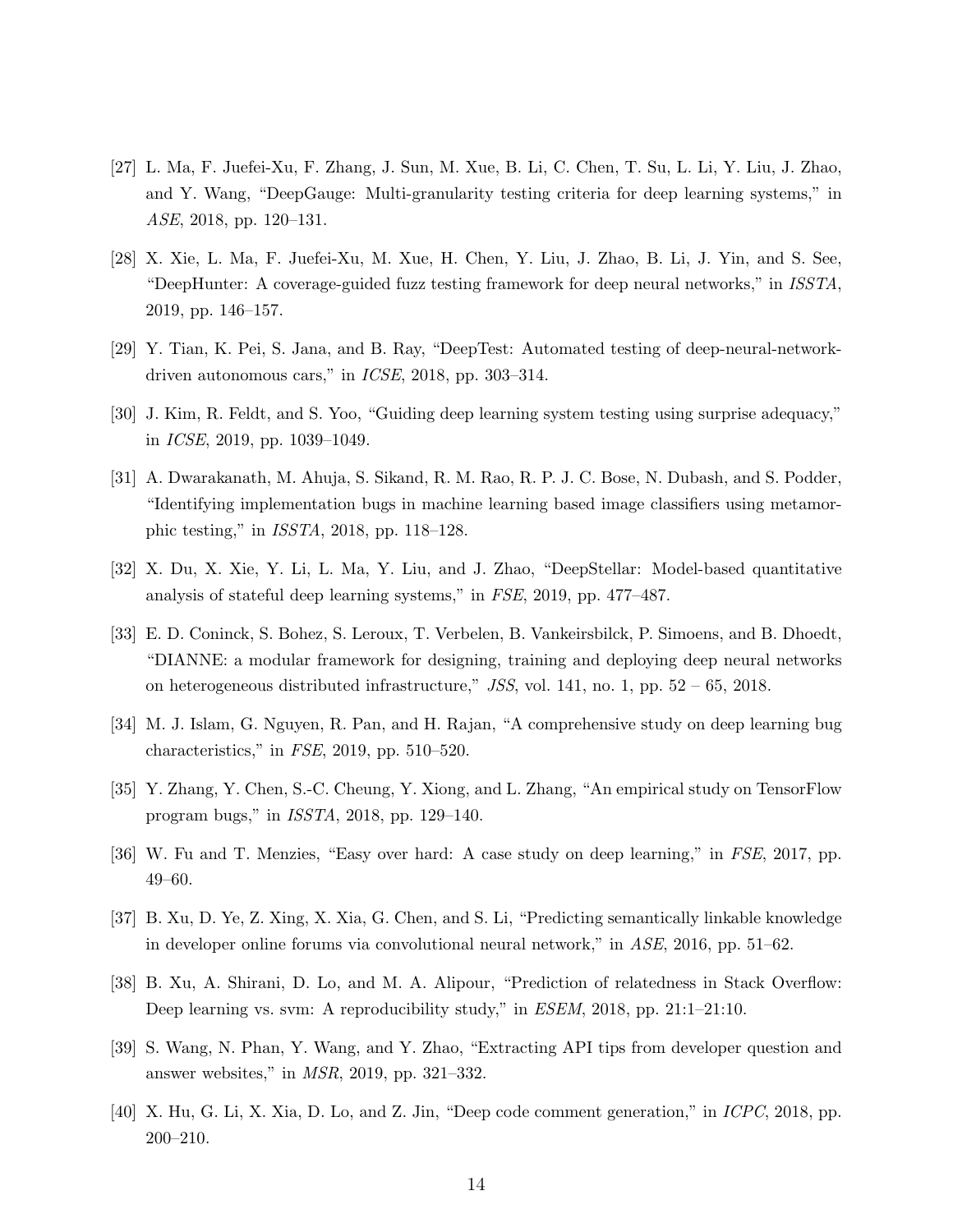- <span id="page-14-0"></span>[41] D. Zhao, Z. Xing, C. Chen, X. Xia, and G. Li, "ActionNet: Vision-based workflow action recognition from programming screencasts," in ICSE, 2019, pp. 350–361.
- <span id="page-14-1"></span>[42] D. Fucci, A. Mollaalizadehbahnemiri, and W. Maalej, "On using machine learning to identify knowledge in API reference documentation," in FSE, 2019, pp. 109–119.
- <span id="page-14-2"></span>[43] Y. Wan, Z. Zhao, M. Yang, G. Xu, H. Ying, J. Wu, and P. S. Yu, "Improving automatic source code summarization via deep reinforcement learning," in ASE, 2018, pp. 397–407.
- <span id="page-14-3"></span>[44] C. Cummins, P. Petoumenos, A. Murray, and H. Leather, "Compiler fuzzing through deep learning," in ISSTA, 2018, pp. 95–105.
- <span id="page-14-4"></span>[45] P. Godefroid, H. Peleg, and R. Singh, "Learn&Fuzz: Machine learning for input fuzzing," in ASE, 2017, pp. 50–59.
- <span id="page-14-5"></span>[46] H. Zhao, Z. Li, H. Wei, J. Shi, and Y. Huang, "SeqFuzzer: An industrial protocol fuzzing framework from a deep learning perspective," in ICST, 2019, pp. 59–67.
- <span id="page-14-6"></span>[47] Z. Zhang, Y. Lei, X. Mao, and P. Li, "CNN-FL: An effective approach for localizing faults using convolutional neural networks," in SANER, 2019, pp. 445–455.
- <span id="page-14-7"></span>[48] H. K. Dam, T. Pham, S. W. Ng, T. Tran, J. Grundy, A. Ghose, T. Kim, and C.-J. Kim, "Lessons learned from using a deep tree-based model for software defect prediction in practice," in MSR, 2019, pp. 46–57.
- <span id="page-14-8"></span>[49] M. Wen, R. Wu, and S. C. Cheung, "How well do change sequences predict defects? sequence learning from software changes," IEEE Transactions on Software Engineering, pp. 1–20, 2018.
- <span id="page-14-9"></span>[50] T. Zhou, X. Sun, X. Xia, B. Li, and X. Chen, "Improving defect prediction with deep forest," IST, vol. 114, no. 1, pp. 204 – 216, 2019.
- <span id="page-14-10"></span>[51] X. Gu, H. Zhang, D. Zhang, and S. Kim, "Deep API learning," in FSE, 2016, pp. 631–642.
- <span id="page-14-11"></span>[52] X. Gu, H. Zhang, and S. Kim, "Deep code search," in ICSE, 2018, pp. 933–944.
- <span id="page-14-12"></span>[53] Q. Huang, Y. Yang, and M. Cheng, "Deep learning the semantics of change sequences for query expansion," Software: Practice and Experience, pp. 1–18, 2019.
- <span id="page-14-13"></span>[54] J. Cambronero, H. Li, S. Kim, K. Sen, and S. Chandra, "When deep learning met code search," in FSE, 2019, pp. 964–974.
- <span id="page-14-14"></span>[55] H. K. Dam, T. Tran, T. T. M. Pham, S. W. Ng, J. Grundy, and A. Ghose, "Automatic feature learning for predicting vulnerable software components," IEEE TSE, vol. 14, no. 8, pp. 1–19, 2018.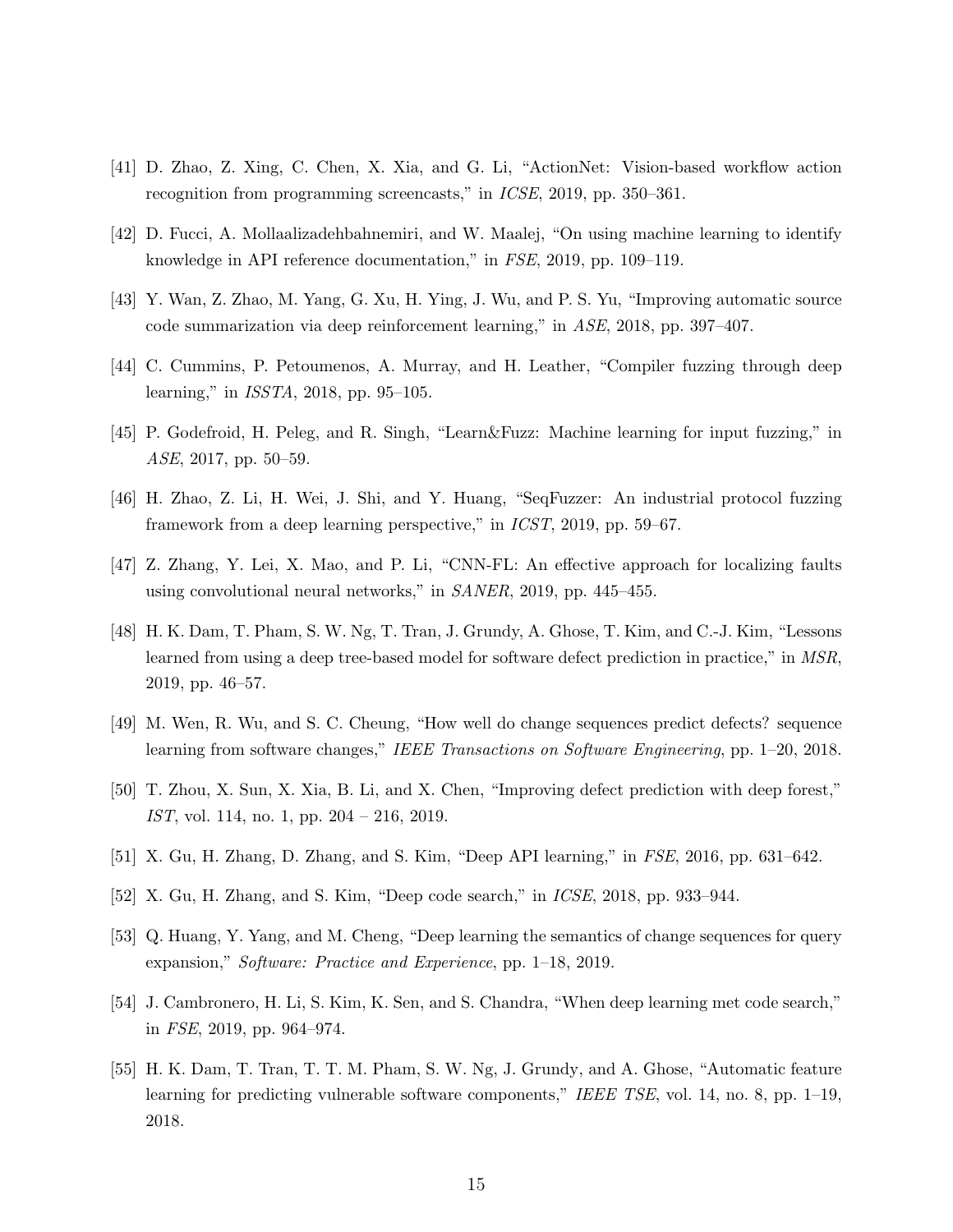- <span id="page-15-0"></span>[56] C. Chen, W. Diao, Y. Zeng, S. Guo, and C. Hu, "DRLgencert: Deep learning-based automated testing of certificate verification in SSL/TLS implementations," in ICSME, 2018, pp. 48–58.
- <span id="page-15-1"></span>[57] Z. Han, X. Li, Z. Xing, H. Liu, and Z. Feng, "Learning to predict severity of software vulnerability using only vulnerability description," in 2017 IEEE International Conference on Software Maintenance and Evolution (ICSME), 2017, pp. 125–136.
- <span id="page-15-2"></span>[58] R. Yan, X. Xiao, G. Hu, S. Peng, and Y. Jiang, "New deep learning method to detect code injection attacks on hybrid applications,"  $JSS$ , vol. 137, no. 1, pp.  $67 - 77$ , 2018.
- <span id="page-15-3"></span>[59] M. White, C. Vendome, M. Linares-V´asquez, and D. Poshyvanyk, "Toward deep learning software repositories," in MSR, 2015, pp. 334–345.
- <span id="page-15-4"></span>[60] V. J. Hellendoorn and P. Devanbu, "Are deep neural networks the best choice for modeling source code?" in FSE, 2017, pp. 763–773.
- <span id="page-15-5"></span>[61] M. Tufano, C. Watson, G. Bavota, M. D. Penta, M. White, and D. Poshyvanyk, "Deep learning similarities from different representations of source code," in MSR, 2018, pp. 542–553.
- <span id="page-15-6"></span>[62] G. Zhao and J. Huang, "DeepSim: Deep learning code functional similarity," in FSE, 2018, pp. 141–151.
- <span id="page-15-7"></span>[63] A. N. Lam, A. T. Nguyen, H. A. Nguyen, and T. N. Nguyen, "Bug localization with combination of deep learning and information retrieval," in ICPC, 2017, pp. 218–229.
- <span id="page-15-8"></span>[64] X. Huo, F. Thung, M. Li, D. Lo, and S. Shi, "Deep transfer bug localization," IEEE TSE, pp. 1–12, 2019.
- <span id="page-15-9"></span>[65] Y. Xiao, J. Keung, K. E. Bennin, and Q. Mi, "Improving bug localization with word embedding and enhanced convolutional neural networks,"  $IST$ , vol. 105, no. 1, pp.  $17 - 29$ , 2019.
- <span id="page-15-10"></span>[66] L. Li, H. Feng, W. Zhuang, N. Meng, and B. Ryder, "CCLearner: A deep learning-based clone detection approach," in ICSME, 2017, pp. 249–260.
- <span id="page-15-11"></span>[67] H. Yu, W. Lam, L. Chen, G. Li, T. Xie, and Q. Wang, "Neural detection of semantic code clones via tree-based convolution," in ICPC, 2019, pp. 70–80.
- <span id="page-15-12"></span>[68] M. White, M. Tufano, C. Vendome, and D. Poshyvanyk, "Deep learning code fragments for code clone detection," in ASE, 2016, pp. 87–98.
- <span id="page-15-13"></span>[69] S. Fakhoury, V. Arnaoudova, C. Noiseux, F. Khomh, and G. Antoniol, "Keep it simple: Is deep learning good for linguistic smell detection?" in SANER, 2018, pp. 602–611.
- <span id="page-15-14"></span>[70] H. Liu, J. Jin, Z. Xu, Y. Bu, Y. Zou, and L. Zhang, "Deep learning based code smell detection," IEEE TSE, pp. 1–28, 2019.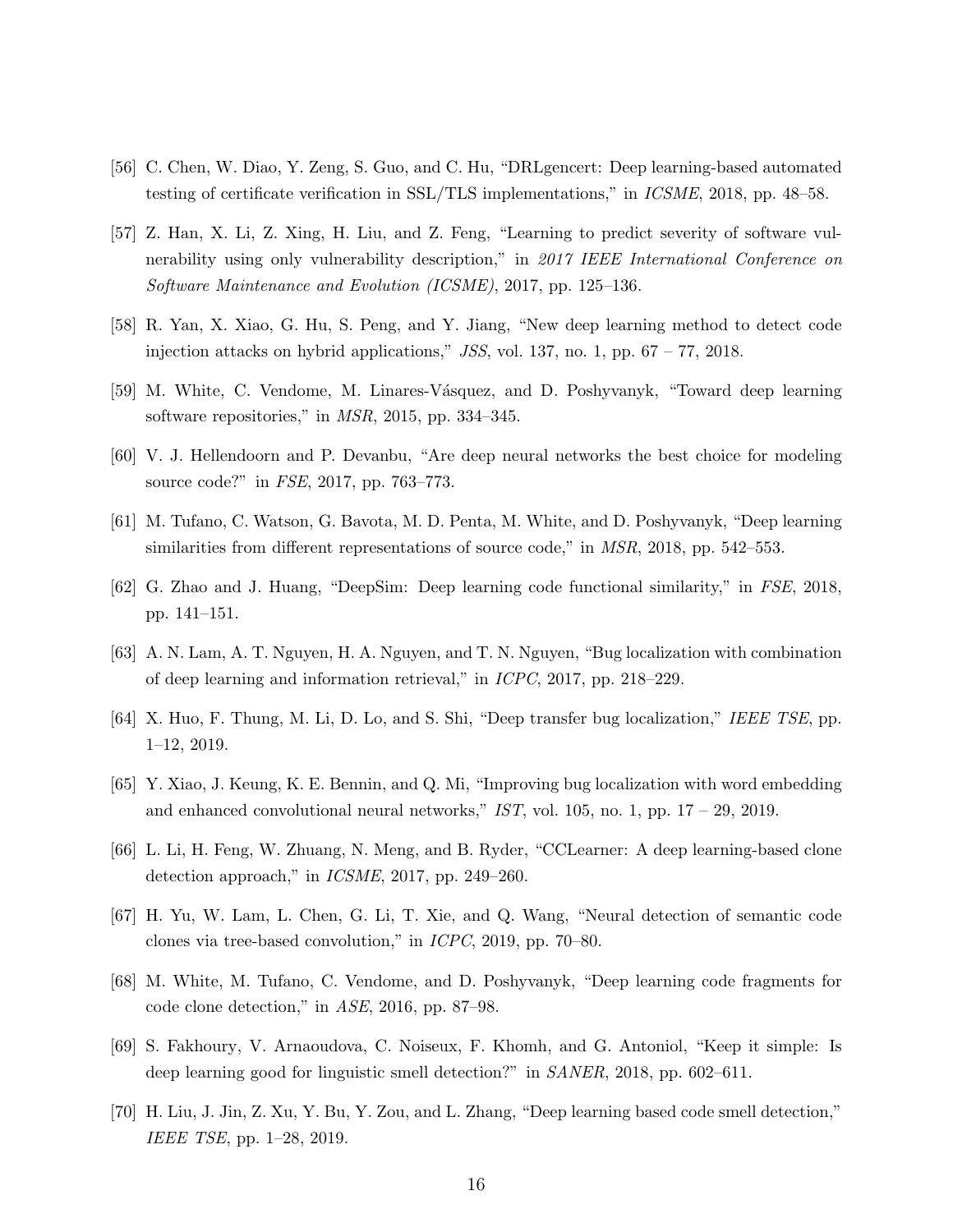- <span id="page-16-0"></span>[71] C. Guo, D. Huang, N. Dong, Q. Ye, J. Xu, Y. Fan, H. Yang, and Y. Xu, "Deep review sharing," in SANER, 2019, pp. 61–72.
- <span id="page-16-1"></span>[72] C. Guo, W. Wang, Y. Wu, N. Dong, Q. Ye, J. Xu, and S. Zhang, "Systematic comprehension for developer reply in mobile system forum," SANER, pp. 242–252, 2019.
- <span id="page-16-2"></span>[73] M. Tufano, J. Pantiuchina, C. Watson, G. Bavota, and D. Poshyvanyk, "On learning meaningful code changes via neural machine translation," in ICSE, 2019, pp. 25–36.
- <span id="page-16-3"></span>[74] M. White, M. Tufano, M. Martinez, M. Monperrus, and D. Poshyvanyk, "Sorting and transforming program repair ingredients via deep learning code similarities," in SANER, 2019, pp. 479–490.
- <span id="page-16-4"></span>[75] H. Sankar, V. Subramaniyaswamy, V. Vijayakumar, S. A. Kumar, R. Logesh, and A. Umamakeswari, "Intelligent sentiment analysis approach using edge computing-based deep learning technique," Software: Practice and Experience, vol. 0, no. 0, pp. 1–13, 2019.
- <span id="page-16-5"></span>[76] B. Lin, F. Zampetti, G. Bavota, M. Di Penta, M. Lanza, and R. Oliveto, "Sentiment analysis for software engineering: How far can we go?" in ICSE, 2018, pp. 94–104.
- <span id="page-16-6"></span>[77] V. J. Hellendoorn, C. Bird, E. T. Barr, and M. Allamanis, "Deep learning type inference," in FSE, 2018, pp. 152–162.
- <span id="page-16-7"></span>[78] R. S. Malik, J. Patra, and M. Pradel, "NL2Type: Inferring JavaScript function types from natural language information," in ICSE, 2019, pp. 304–315.
- <span id="page-16-8"></span>[79] X. Zhang, Y. Xu, Q. Lin, B. Qiao, H. Zhang, Y. Dang, C. Xie, X. Yang, Q. Cheng, Z. Li, J. Chen, X. He, R. Yao, J.-G. Lou, M. Chintalapati, F. Shen, and D. Zhang, "Robust logbased anomaly detection on unstable log data," in FSE, 2019, pp. 807–817.
- <span id="page-16-9"></span>[80] C. Chen, Z. Xing, Y. Liu, and K. L. X. Ong, "Mining likely analogical apis across third-party libraries via large-scale unsupervised API semantics embedding," IEEE TSE, vol. 14, no. 8, pp. 1–1, 2019.
- <span id="page-16-10"></span>[81] X. Li, H. Jiang, D. Liu, Z. Ren, and G. Li, "Unsupervised deep bug report summarization," in ICPC, 2018, pp. 144–155.
- <span id="page-16-11"></span>[82] D. S. Katz, J. Ruchti, and E. Schulte, "Using recurrent neural networks for decompilation," in SANER, 2018, pp. 346–356.
- <span id="page-16-12"></span>[83] H. Thaller, L. Linsbauer, and A. Egyed, "Feature maps: A comprehensible software representation for design pattern detection," in 2019 IEEE 26th International Conference on Software Analysis, Evolution and Reengineering (SANER), 2019, pp. 207–217.